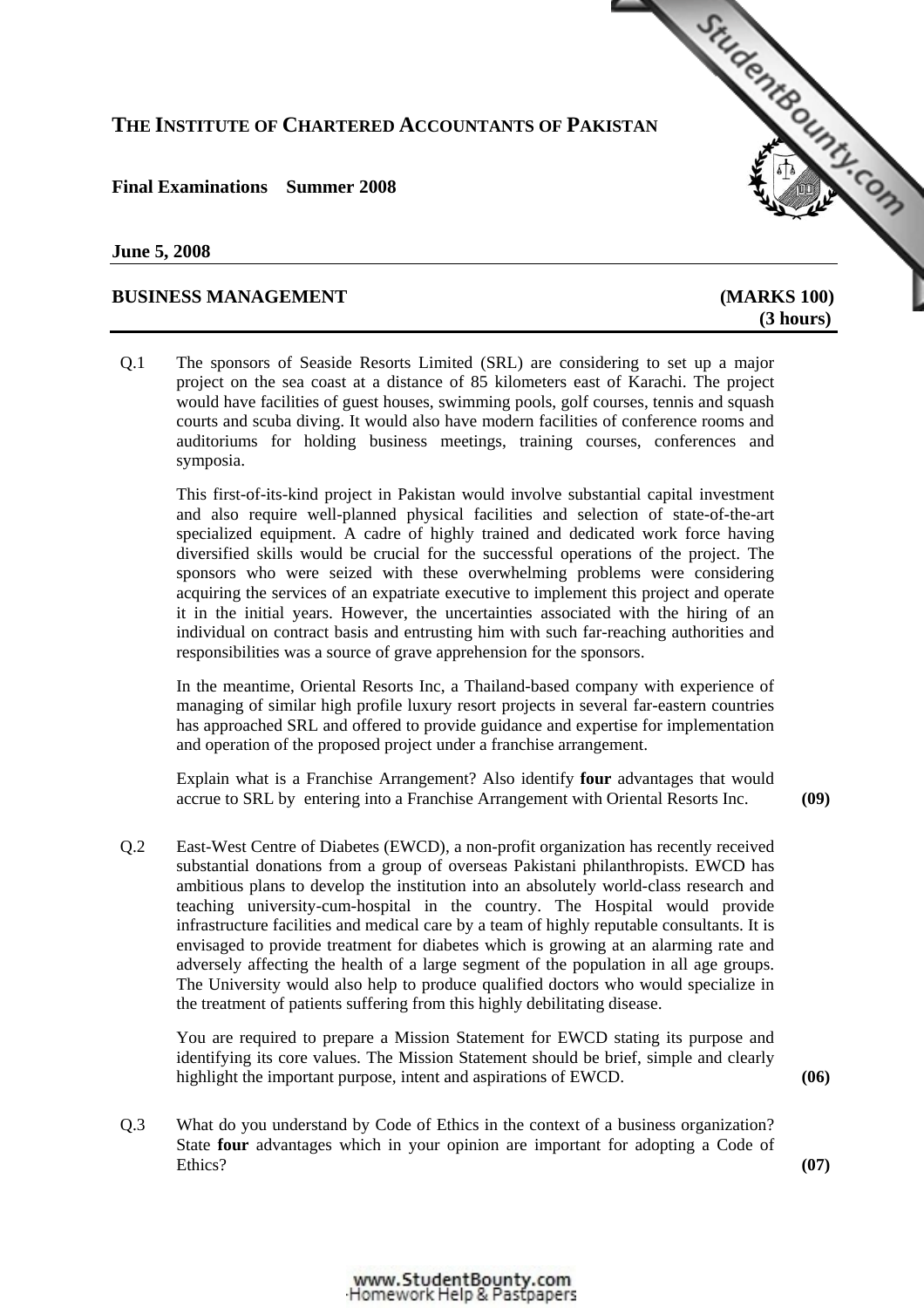- Q.4 As a Senior Manager in the Human Resources Department of Apex Bank Limited, you have been entrusted with the task of conducting a Disciplinary Enquiry against Mr. Hameed Khan, an Assistant Manager in the Bank Square Branch. The Branch Manager, who is a highly respected senior officer with considerable experience, has leveled charges of aggressive attitude and gross misbehavior against the Assistant Manager in dealings with his colleagues. What steps would you take to ensure that the Disciplinary Enquiry is conducted in a fair and impartial manner and the final outcome is based on principles of equity? **(12)**
- Q.5 All leading global business organizations possess certain distinctive marketing capabilities and competitive advantages which set them apart from those companies whose operations are confined within their limited geographical areas.

Describe **five** core capabilities which are observed in leading global organizations regardless of special lines of business. **(10)**

- Q.6 In the current economic scenario, business organizations are under continuous stress to achieve economies in their production and operating costs. The pressures for cost reduction emanate from the management as well as the competitors and customers. Identify **eight** operational and strategic areas which must be scanned continuously by an industry leader to achieve cost economies and maintain its competitive advantage. **(08)**
- Q.7 (a) Lazzat Foods Limited is engaged in the business of manufacture of packaged masalas, jellies and jams. The Company's sales have been stagnant since the past two years due to intense competition and aggressive promotion by the competitors in the domestic market. The Management has proposed to explore new markets abroad and has suggested that the Company consider participation in a Trade Fair to be held in Colombo. Give **four** advantages which are expected to be achieved by the Company's participation in the Trade Fair. **(04)**
	- (b) State **six** reasons why companies enter into international alliances. Give **two** examples of industries in which international alliances are most common and identify a logical reason for such an alliance. **(08)**
- Q.8 (a) Narrate important points that should be considered in the decision making process. **(03)**
	- (b) Union Group of Companies has diversified interests in fertilizer, sugar, cement and steel industries. Each entity operates as a strategic business unit and executives in the individual companies have powers to take **all** decisions at the **operational** level and only **limited** decisions at the **tactical** level. The Group Management Team which monitors and controls the performance of the different strategic business units has retained for itself the powers to make **all strategic**  decisions.

 Describe the distinguishing features of decision making process at Operating, Tactical and Strategic levels. **(09) (09)** 

Q.9 Tameer Construction Company, a UAE-based entity, has ambitious plans to develop major real estate projects in Pakistan through a subsidiary company. The parent company's principal office in Dubai is largely managed by expatriate executives who are committed to a policy of highly centralized control of the Company's financial resources and are reluctant to delegate financial powers to the overseas subsidiary.

 As the Chief Executive Officer of the subsidiary, you are required to advise the parent company of the disadvantages of pursuing a highly centralized financial policy. Identify **four** disadvantages of pursuing such a centralized policy. **(06)**